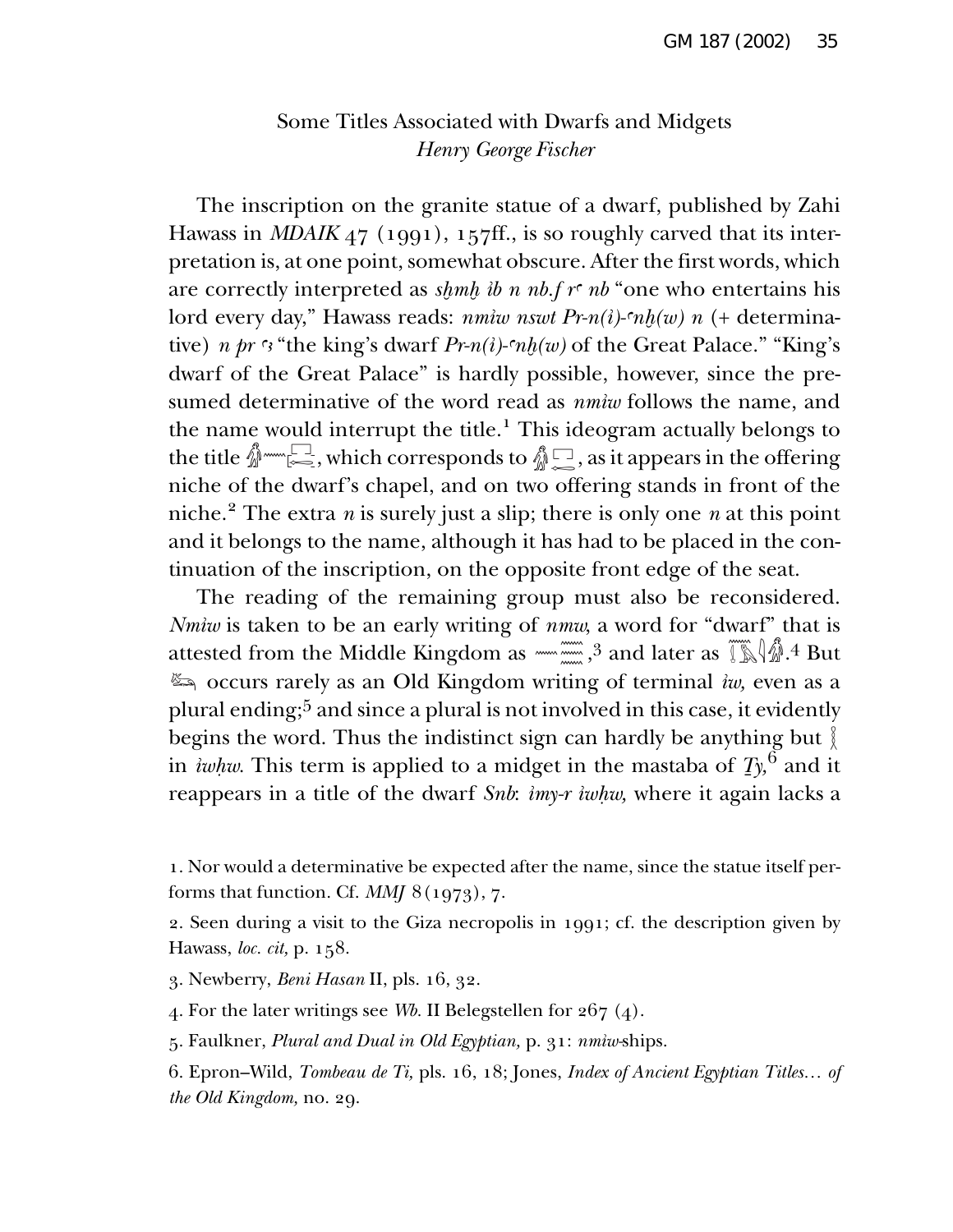determinative<sup>7</sup> The same title is given to a man named *Q<sub>r</sub>* at Saqqara, and here again *iwhw* lacks a determinative.<sup>8</sup> Whether or not *O<sub>3</sub>r* likewise was a dwarf is completely unknown, for his inscription is one of several attached to a row of offering bearers of identical stature, and it is apparently a later addition.9

Although the location of the doubtful sign may not appear to favor this alternative, its level is between that of the other two signs, so that each of the three signs is consecutively lower. This may be seen from Fig. 1, which shows the title in question. The title *iwhw nswt* does not, of course, provide the reading of the title which concludes the inscription, and which may be *dng n pr-* $\frac{n}{2}$ .<sup>10</sup>

Further support for the proposed solution is to be found among the rock inscriptions of Wadi Hammamat, where an overseer of the army named *™hw* left his name and titles. Among them is one that has been read as *s¢∂ ¡w¢w(.w) "*inspector of dwarfs,"11 this being followed by a sign in the form of a cross, which is taken to represent a short-limbed person. But no determinative is to be expected after *iwhw*, and the alleged determinative seems to be followed by  $\circ$ . I think this must be a semi-hieratic form of  $\frac{1}{\ast}$  , and that the title again refers to *iwhw-nswt* (Fig. 2).<sup>12</sup>

While *iwhw* has been taken to be a term for dwarf or midget, that assumption has been questioned by Junker, who draws attention to Borchardt's description of an unpublished scene in the tomb chapel of *Tp-m-∞nh* at Abusir. Here, in a scene depicting men towing a statue on a

- 7. Junker, *Gîza* V, fig. 6. Jones, *Index,* no. 268.
- 8. Capart, *Rue de tombeaux,* pl. 99,

9. In such cases names and titles were applied mechanically, simply to ensure the survival of minor officials in the tomb chapel of one of much greater rank and wealth. *MMJ* 9 (1974), 7, n. 14; there are many examples in the mastaba of *Snb,* Junker, *Gîza* V, figs. 7 (bottom), 8, 14a, 18 (bottom); 20 (bottom); 21.

10. Jones, *Index,* no. 1810, is to be corrected, as also no. 1811.

11. Goyon, *Nouvelles Inscriptions,* no. 23; Jones, *Index,* no. 3337 (incompletely quoted).

12. The form of  $\frac{8}{5}$ , which recurs in the same inscription, is much more unusual; the closest parallel I know of is the adjacent Dyn. III example, from Gardiner– Peet–Černý, *Inscriptions of Sinai*, pl. 1.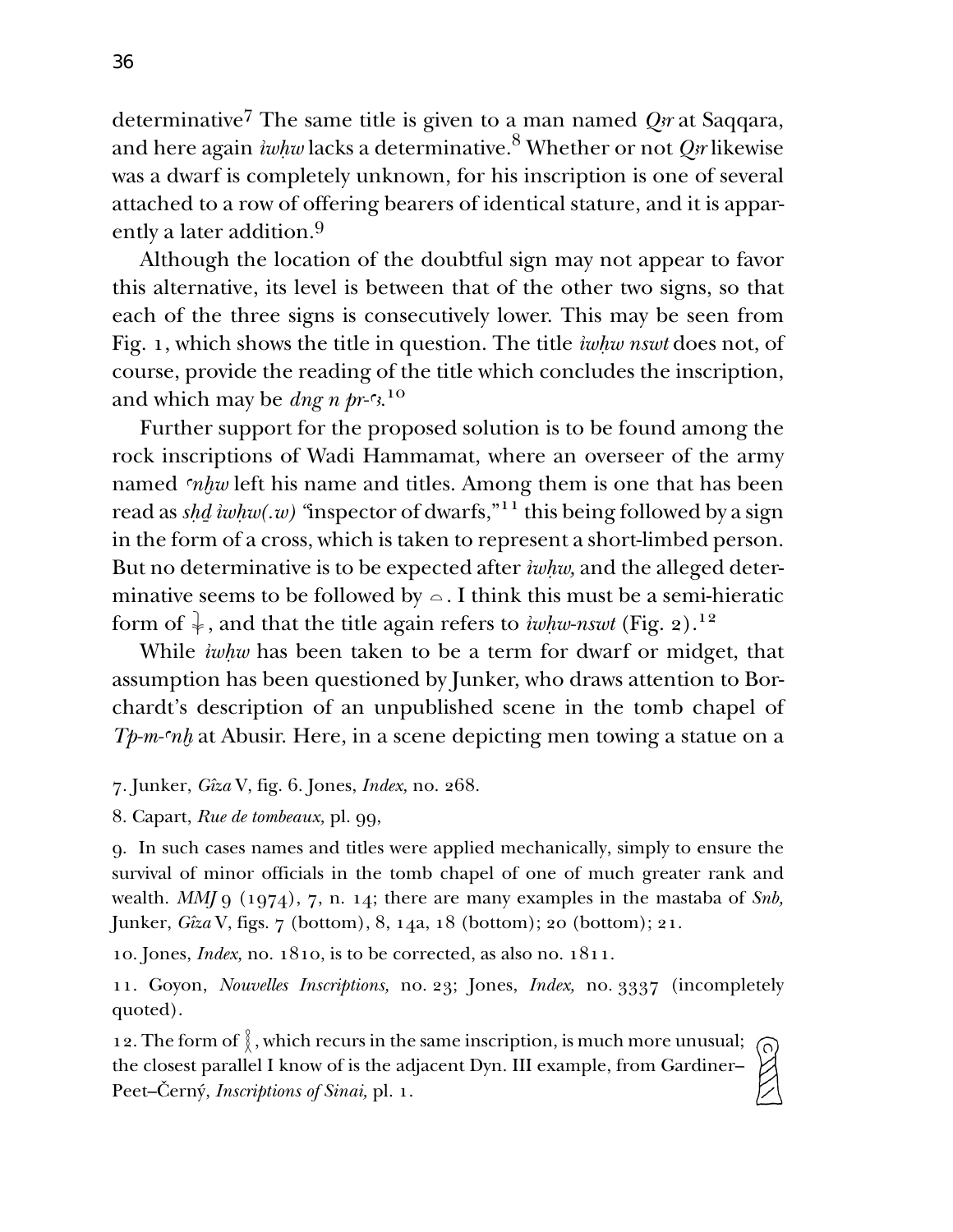

sledge, a man at the very end of the group is labelled *iwhw Ipt*.<sup>13</sup> Since the man would probably have been described as a dwarf if he had been one, Junker presumes that he was of normal stature; even so, the label itself may again be a secondary addition, for it is unexpected in this context.<sup>14</sup> Supposing that it is pertinent, however, *iwhw* would not betoken dwarfs or midgets, and Junker therefore concludes that it may represent a function in which dwarfs, as well as others, were engaged. It is difficult to imagine what this function might be,  $15$  and the occurrence of the title *s¢∂ ¡w¢w(.w)-nswt* in the Hammamat inscription adds further perplexity, nor is it clear whether this is related to *™hw*'s participation

13. Junker, *Gîza* V, p. 11, citing Borchardt, *Grabdenkmal des Königs Ne-user-re*", p. 122. Borchardt's description of this, the better preserved of two similar groups of figures, begins with the words: "bei der zweiten Gruppe…," which has been misread by Claude Sourdive as "bei der Zwergengruppe…" in *La Main,* p. 95.

14. The only official that is certainly known to appear in such scenes is a nameless *∞rp ¡zwt* "director of crews," Jones, *Index,* no. 2559; see Marianne Eaton-Krauss, *Representations of Statuary,* pls. 11, 12, 14, 15, 16. The director is shown and described as "pouring water" to lubricate the passage of the sledge, but this would hardly warrant the interpretation of *¡w¢w* as "moistener" (*Wb.* I, 57 [1–8]) in such a context. Where other titles (with names) replace that of the director (Eaton-Krauss' pls. 19–22), they are probably secondary additions; that is verifiable in the case of her pl. 19 (nos. 110, 111); see *Mereruka,* pl. 29.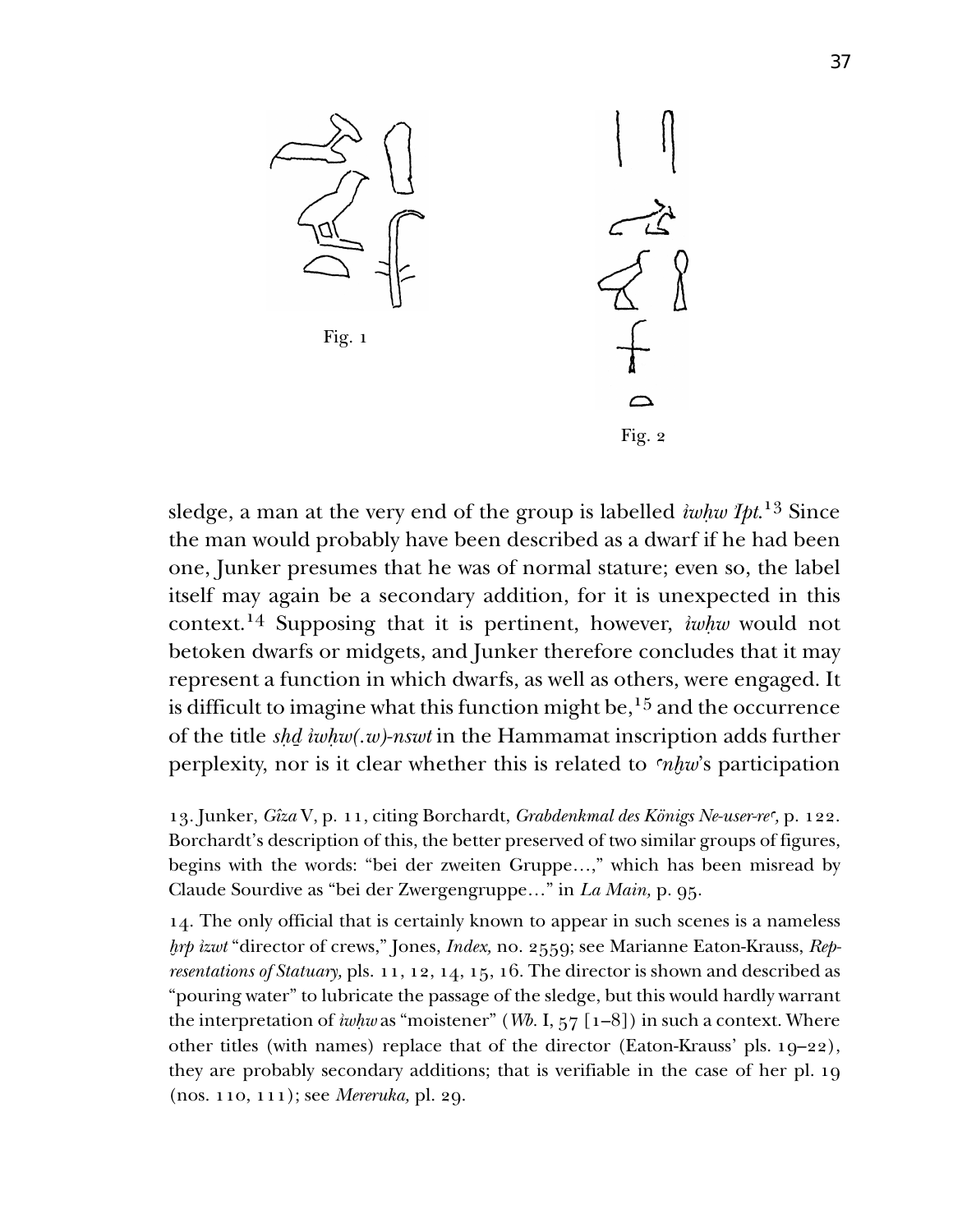in expeditions, or whether it, like the title that precedes it, refers to a function at the Memphite capital.<sup>16</sup> If  $iwhw$  does not refer to a function, his title might possibly concern pygmies who assisted expeditions to their homeland as scouts.<sup>17</sup>

The term *iwhw* also appears in a few personal names of the Old King- $\text{dom, including not only } \mathbb{Z}_{\text{max}}^{\{18\}}$  but also  $\mathbb{Z}_{\text{max}}^{\{19\}}$  and  $\mathbb{Z}_{\text{max}}^{\{19\}}$ .<sup>20</sup> They would more plausibly refer to the physical aspect of a person rather than to a function, although this evidence is hardly conclusive.

In any case *iwhw* can hardly be a generic term for dwarfs and midgets, since that role seems to have been filled by *dng*. <sup>21</sup> *Dng* has previously been thought to refer specifically to pygmies because it is clearly applied to them in the inscription of *Hr-hw.f*, at Assuan, where it is written to them in the inscription of *Hr-hw.j*, at Assuan, where it is written<br>E  $\omega$   $\hat{\mathbb{A}}$   $\hat{\mathbb{A}}$   $^{22}$  but Véronique Dasen rightly points out that the determinative of the word represents an achondroplastic dwarf, $23$  and that the inclusion of an ear in the writing may refer to the tendency of such dwarfs to be prone to deafness as a result of otitis media in childhood.<sup>24</sup>

15. Some have presumed this to be the keeping of domestic animals such as apes and dogs, but such a title would more likely be  $\textit{mini}/\textit{zsw}$ , as in the case of a "keeper of baboons," (Jones, *Index,* no. 1594), or else *¡ry,* as in *¡ry gfw* "keeper of monkeys" (*ibid.,* no. 1243).

16. As inspector of *w™b-*priests of the pyramid cult of Re-djedef; Jones, *Index,* no. 3377.

17. The habitat of pygmies was formerly far more extensive than it is today; see Véronique Dasen, *Dwarfs in Ancient Egypt and Greece,* p. 27; Colin M. Turnbull, *The Forest People,* pp. 14, 18–19.

18. Ranke, *PN* I, 18 (15), for which see El-Khouli and Kanawati, *Quseir El-Amarna,* pl. 44. Ranke's reference is also mentioned by Jones, *Index,* no. 29.

19. *PN* I, 18 (14), for which see Blackman, *Meir* IV, pl. 3; V, pls. 21, 26.

20. Ranke, *loc. cit.,* to be corrected: *Mereruka,* pl. 82.

21. With Pyr. variants *Dsg/dsng*: *Wb. V*, 470 (5–7); Jones, *Index*, no. 3737.

22. Notably Dawson, *JEA* 24 (1938), 185, referring to *Urk.* I, 129–31.

23. *Op. cit.,* p. 28.

24. *Ibid.,* p. 29. Otitis media, as a complaint of achondroplastic dwarfs in early childhood, is remarked by Charles I. Scott, Jr., *Genetics: Pediadric Annals* Nov. 1973, 25; for deafness see *idem* in *Dwarfism* (Irvine, Cal., 1994), ed. Richard Crandall, p. 133.